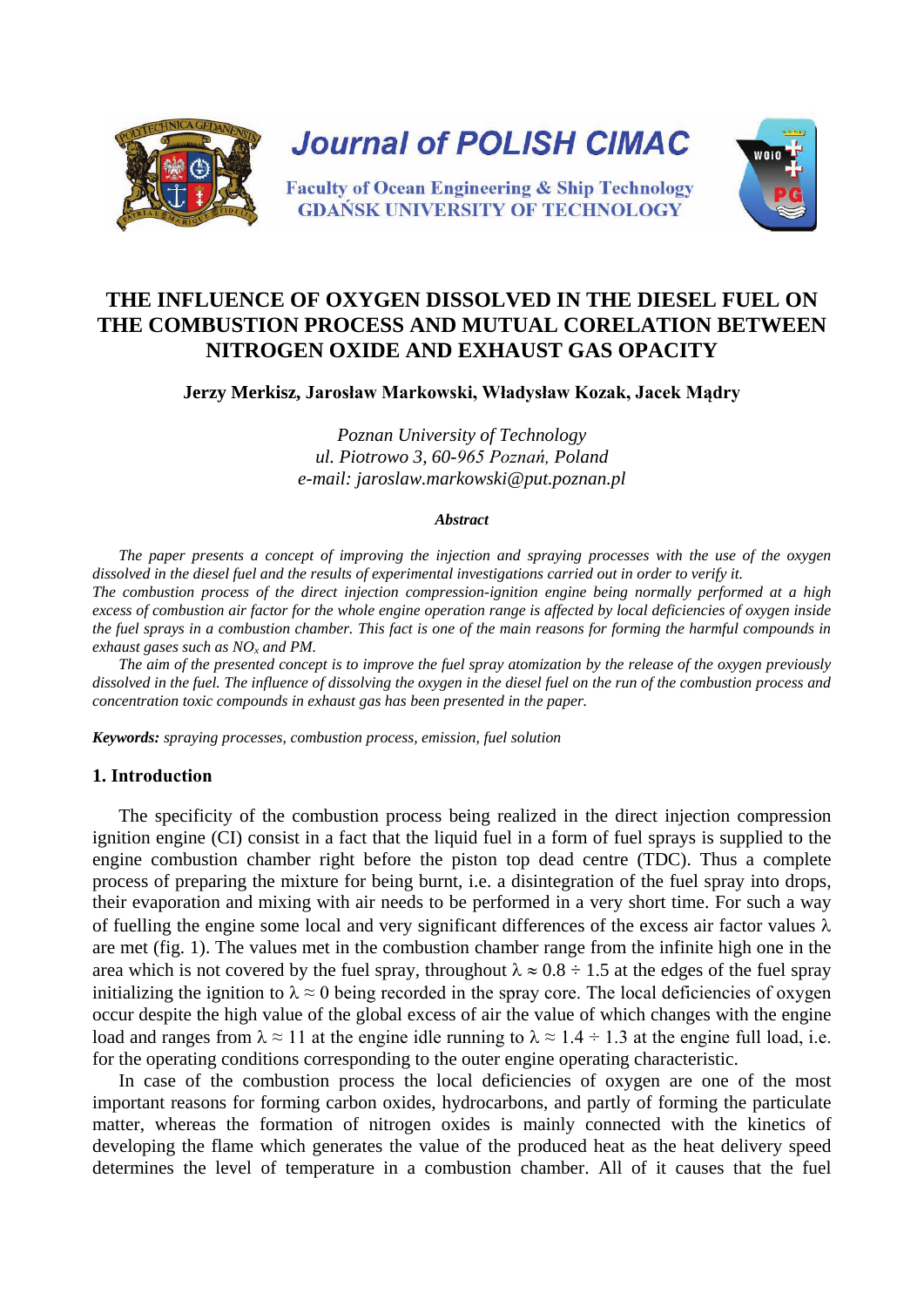spraying, in addition to the air swirl, is of the decisive importance for preparing the mixture. The quality of spraying is determined by two basic physical factors: the pressure existing in the nozzle area right before the nozzle whole and the pressure in the combustion chamber where the fuel spray is directed to. An increase in the injection pressure values improves the fuel spraying and it is a current preferred tendency of the developments of the injection systems for the CI engines. The changes which are done in the Common Rail (CR) system confirm the above statement. Every next generation of this system is characterized by the injection pressure values that are higher that ones of the previously generation.



*Fig. 1. The combustion process in the combustion chamber of a direct injection compression ignition engine* 

The improvement of the fuel spraying can be achieved not only by increasing the injection pressure but also by modifications to the mechanism causing the disintegration of the fuel spray. The velocity of the fuel outflow from the nozzle is a single physical stimulus which causes the disintegration of fuel spray in the currently used mechanism of spraying. In order to achieve the improvement of spraying it is proposed to use in the discussed mechanism an additional physical stimulus resulting from the physical properties of the gas-in liquid solution [1, 2, 5, 6]. The amount of gas that can be dissolved in a liquid significantly depends on the pressure. A spontaneous release of gas at the non-equilibrium state caused by the pressure fuel is very characteristic for such a solution. The process of releasing the gas from a liquid is of a volumetric nature, i.e. the gas is being released simultaneously from the whole liquid volume. The energetic effects which accompany that process depend on the speed of the stimulus modifications and the gas which is released always presents a tendency to break the bonds of liquid molecules. Under such conditions the state of liquid is similar to that state of boiling. The presented properties of a liquid are very desirable in the injection system of the diesel engine. Thus a concept of using the effect accompanying the process of releasing the gas from a liquid for improving the existing mechanism of fuel oil spraying has been developed.

This concept consists in adding the appropriate amount of air to the fuel, its dissolving under high pressure conditions (in a high pressure pump) and keeping it in a form of solution in a highpressure section of the engine supply system (up to the nozzle) until the moment of injection, occurs as shown in fig. 2. In this case the assumed injection pressure determines the energetic solution level at which the equilibrium state is achieved.

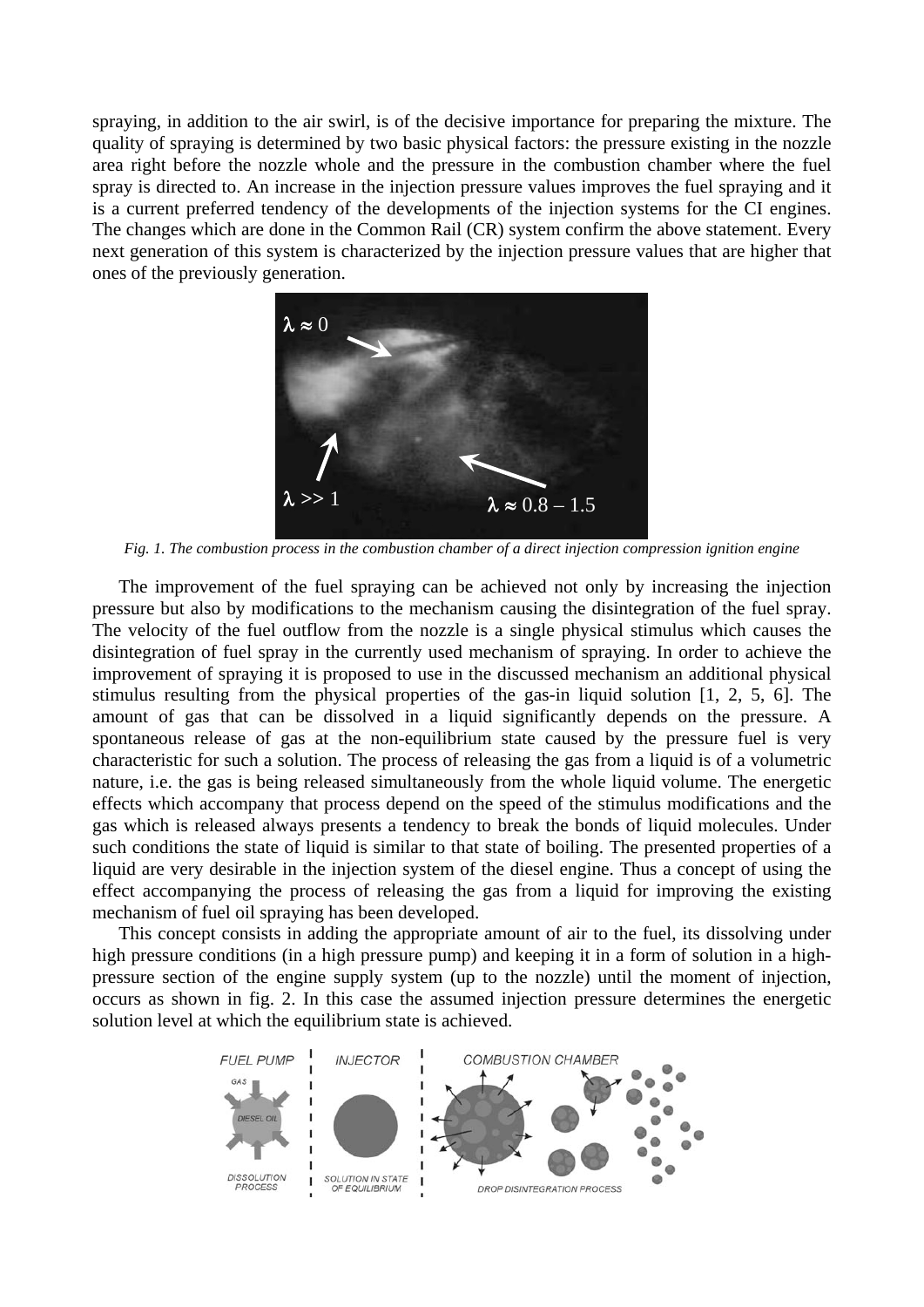#### *Fig. 2. The illustration of a concept of the spraying improvement by gas dissolved in fuel [1]*

The use of the effect accompanying the process of releasing the air dissolved in the fuel oil occurs in the combustion chamber area when, due to a sudden pressure drop a serious disturbance of an equilibrium state occurs in a solution. The pressure drop from the injection pressure level to the pressure level existing in the surroundings of the fuel stream occurs at the moment of the injection beginning. A detailed description of this concept is presented in [1].

#### **2. Test stand**

The tests were carried out on the engine test stand equipped with the direct injection compression-ignition test engine AVL 5804. This is an one-cylinder engine equipped with a fourvalve cylinder head and two camshafts. The injector is situated in the cylinder head centrally in the cylinder axis. The engine was equipped with a conceptual supply system of a Common Rail type controlled by a SesubCR system – i.e. a system specially developed for electronic controlling the Common Rail unit. The test stand was equipped with a brake provided for realization of the set value of the engine crankshaft speed regardless of the engine load. The test stand also included the lubricating oil and cooling fluid temperature stabilization systems.



*Fig. 3. The test stand*

The fuel was supplied to the engine by an accumulator supply system including a supply pump with an independent drive unit. The fuel compressed in the pump was pumped (forced) to an accumulator (a container) called a pressure accumulator from which it was delivered to the BOSCH 0445 110 131 injector. Its work was controlled by the SesubCR system. The relevant injection parameters i.e. the injection commencement angle and injection duration time were set by a computer using a program for the SesubCR system. In order to perform a correct analysis of the changes in the engine operation parameters it was necessary to complete the information on the cylinder pressure characteristics, the cylinder pressure characteristics just before the injector and also on the characteristics of the pulses controlling the injector operation as a function of the crank angle. For those reasons the engine was equipped with a piezoelectric sensor of the indicated pressure situated in the engine cylinder head just before the injector directly on the injection pipe connecting the injector with the accumulator. The voltage pulses generated by those sensors, after their amplification, and the signal from pulses controlling the work of the injector as well, were sent to the Indiset 620 system provided for recording the quick changing engine processes given in the voltage form. For the comparative nature of the performed examinations it was necessary to use two supply pumps, the conventional one, which compresses the diesel oil only, and the second one which makes the gas-in-fuel dissolving possible while it is being pumped (forced) (fig. 4).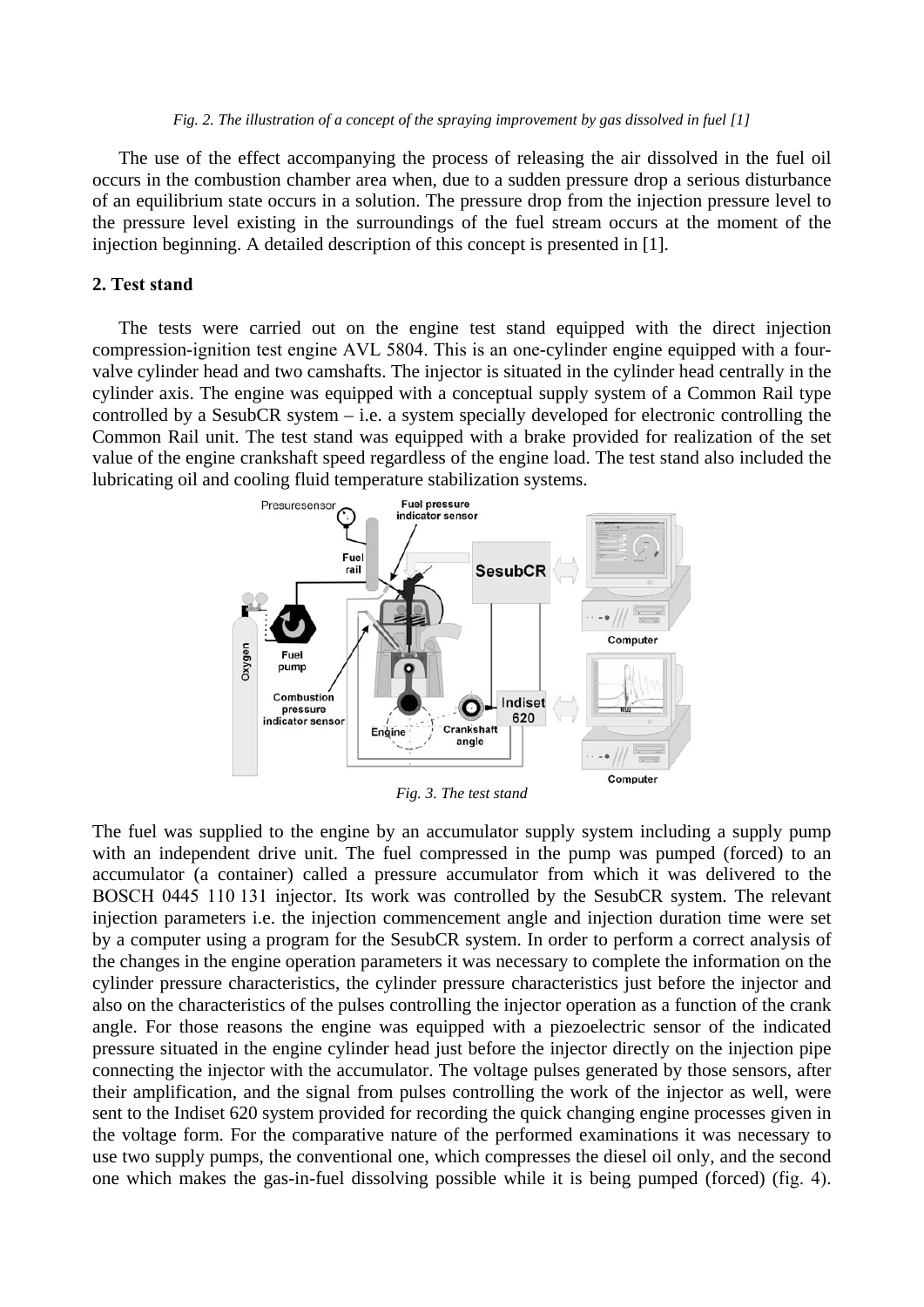During the examinations the tonnage oxygen taken out from the high pressure oxygen cylinder with use of the pressure reducing valve was used as a gas to be dissolved in fuel. Oxygen at the pressure value of 1 bar was supplied to the forcing section area of the pump through a non-return valve during the piston moving downwards (fig. 4a). As soon as the piston reveals the lower passage the gas supplying valve closes and the diesel oil supplying to the fuel forcing section starts (fig. 4b). As soon as the piston moving upwards closes the passage supplying the fuel the compression of the oxygen and diesel oil in the forcing section starts, during which a gas-in-oil dissolving process occurs. The liquid solution obtained in this way is pumped (forced) to the fuel accumulator (fig. 4c). From the fuel accumulator it is supplied to the injector, and next to the combustion chamber of the DI engine. Considering the specificity of examinations the relevant methodology of their performing had to be developed.



*Fig. 4. The realization of the gas-in-diesel oil dissolving process*

## **3. Examination procedure**

The examination was of a comparative nature so it was carried out in two stages. In the first stage the engine was fuelled with diesel oil and the injection parameters were set as follows:

- the simulated engine speed : 2000 rpm;

- the fuel pressure in rail: 40 MPa;

- the duration time of electric pulse opening the injector: 0.55; 0.65; 0.75; 0.87; 0.98 ms.

In the second research stage the engine was fuelled with diesel oil -and-dissolved oxygen at the same settings of the above injection parameters and the oxygen pressure value in pump: 1 bar. During the examinations some measurements of the toxic exhaust gas compounds were performed. In each of the set engine operating points the cylinder indicated pressure values, fuel in the injection pipe before the injector, and characteristics of the intensity of the injector opening current values were additionally measured. Those measurements allowed to estimate the similarity of the parameters of the fuel injection realized in each stage of the performed examinations. The

obtained parameters were subject to the mutual comparative analysis.

## **4. Test results and discussion**

The evaluation of the discussed conception will be made on the basis of the comparative analysis performed for two groups of values. The first group includes the cylinder pressure value and the rate of the cylinder pressure rise. These quantities are closely connected with the combustion process kinetics. The second group includes the basic components of exhaust gas, the emission of which is subject to the limitation. They are: nitrogen oxides  $NO<sub>x</sub>$ , and exhaust gas smoke.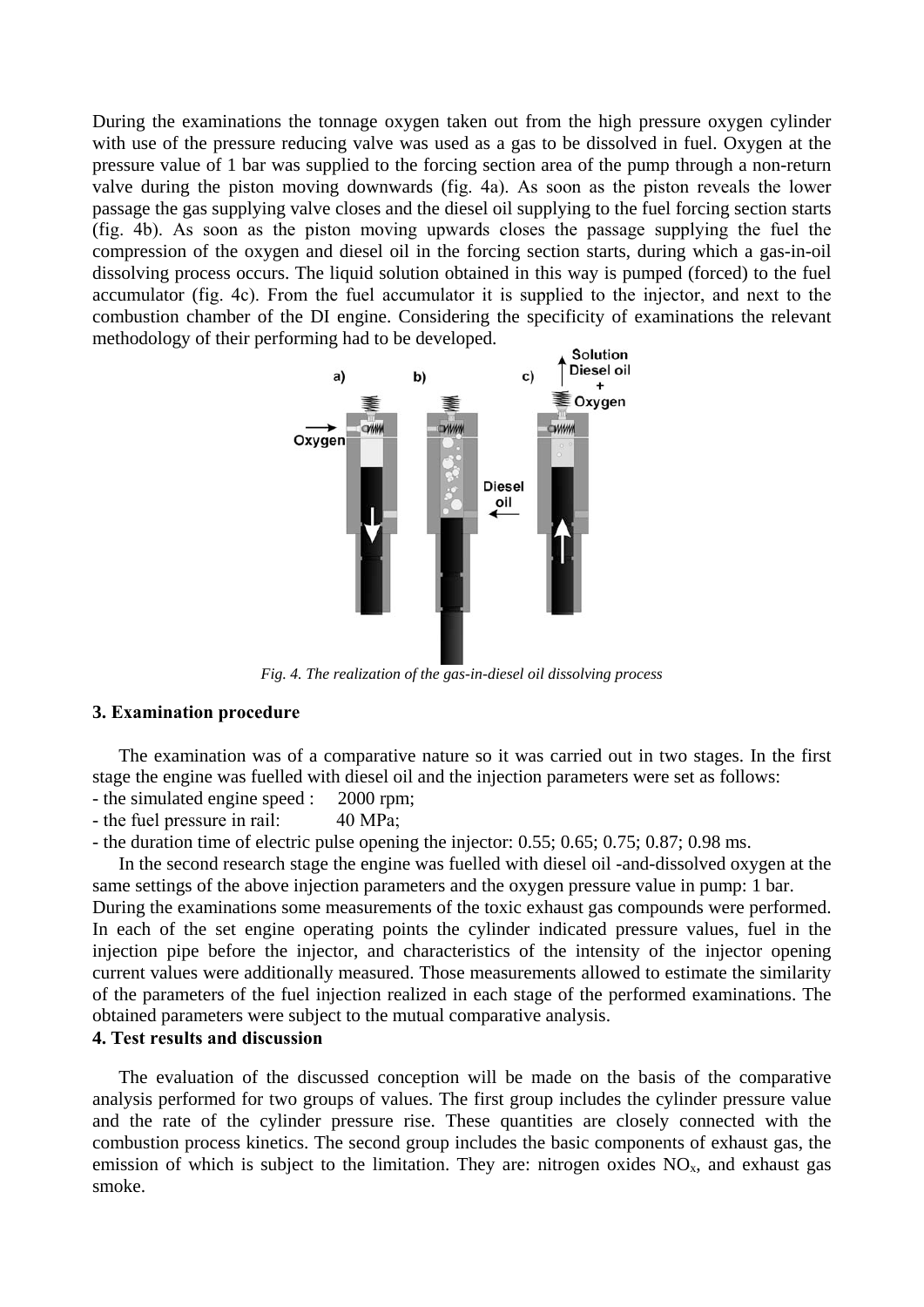Having realized their research program the authors have gathered some very extensive comparative material which one cannot help fully presenting here. In this paper only some exemplary results are presented on a basis of which the tendencies of the influence of oxygen content in the fuel on the engine operation, that is observed in the whole research range, can be shown. These results are presented in a graphic form.

The nature of the influence of the release of oxygen dissolved in a fuel on the cylinder pressure Pc characteristic during the combustion process is shown on an example of a single point of work of the engine. This influence is presented directly on the pressure characteristic as shown in fig. 5. In this figure the characteristic of fuel pressure in the high pressure rail Pr and the characteristic of a signal t controlling the opening are additionally plotted. At introducing the fuel solution and increasing the mass of the oxygen dissolved in it a clear tendency to shorten compression-ignition delay appears. The character of changes values, as one emphasized in fig. 6, recurred for all examined engine operating conditions.



*Fig. 5. Cylinder pressure of engine supply with diesel fuel and diesel fuel with dissolved oxygen; n = 2000 rpm, Pw = 35 MPa, t = 1,21 ms*



*Fig. 6. Pressure rise rate as function of crank angle; n = 2000 rpm, Pw = 35 MPa, t = 1,21 ms*

The discussed character of changes is closely connected with the compression-ignition delay angle. After adding the oxygen to the fuel a compression ignition delay angle is subject to a significant shortening in comparison to one noted at supplying with fuel without oxygen. This shortening depends on the amount of the oxygen dissolved in a fuel and, what should be considered as obvious, on the location of the engine operation point on the general engine characteristic. Increasing the amount of the dissolved oxygen shortens the time of the compression ignition delay.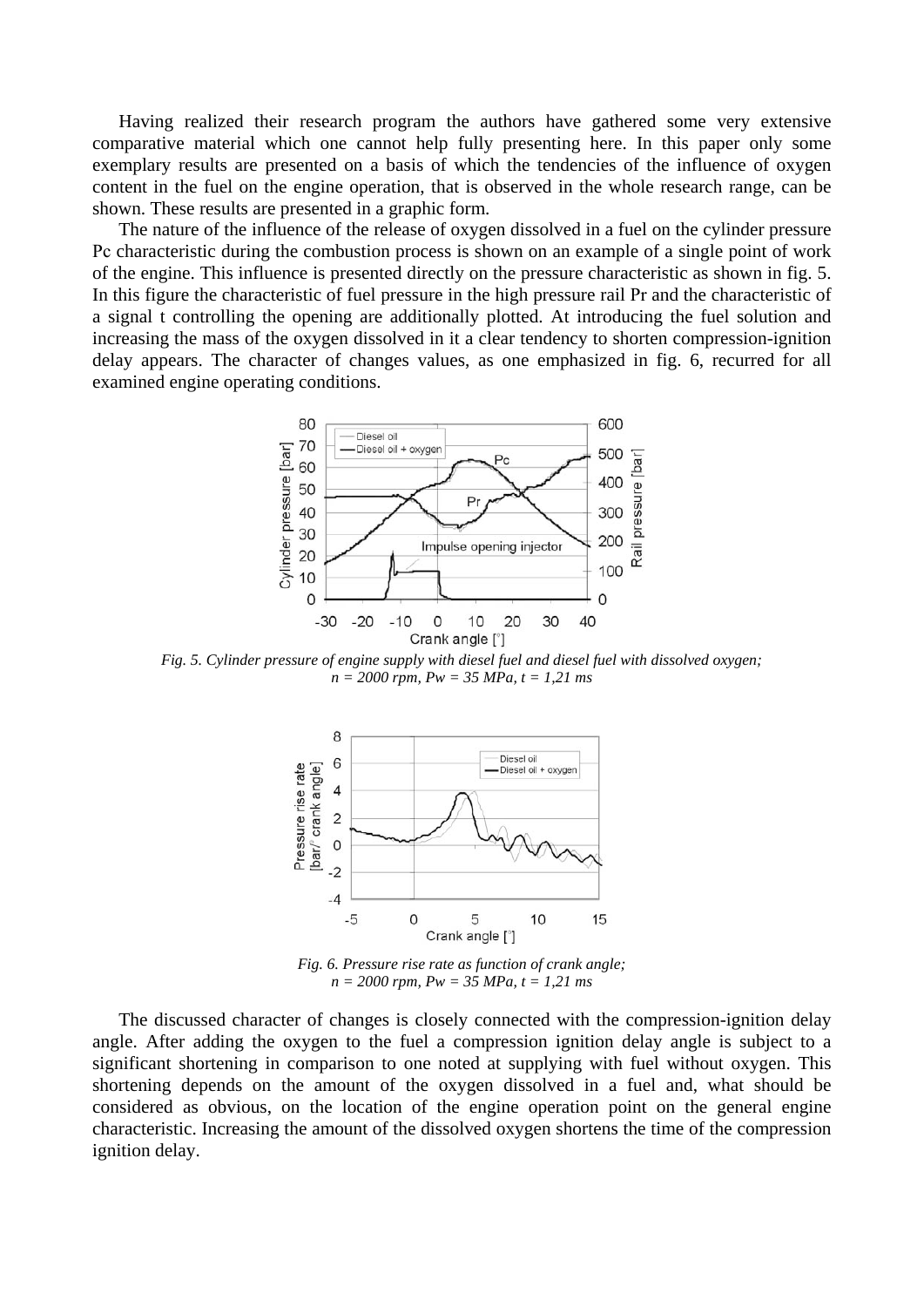The decrease in the pressure rise rate which is distinctly seen in the combustion chamber should be also explained by a shortened compression ignition delay angle. The tendency of such association is also unambiguous: an increase in the amount of the dissolved oxygen results in the lower rate of the pressure rise. In case of delivering the oxygen under the pressure of 1 bar the maximum rate of the pressure rise was noticeable decreased.

The results of the toxic exhaust gas compound emission measurements obtained for the individual engine operation points during the fuelling the engine with diesel oil containing the dissolved oxygen were compared with the emission values obtained for the engine fuelled with a conventional diesel oil (table 1).

The relative changes in the concentration values obtained for the individual compounds are given in figure 7. The concentration values for the individual compounds in each operating point for the engine fuelled with the conventional diesel oil were assumed as a 100% concentration value for a given compound of the exhaust gas emission. The concentration values obtained for the engine fuelled with the diesel oil and dissolved oxygen were referred to that value.

| Fuel                          | Injection<br>time<br>$\lceil ms \rceil$ | Nitrogen<br>oxides<br>[ppm] | Opacity<br>[FSN] |
|-------------------------------|-----------------------------------------|-----------------------------|------------------|
| 1                             | 2                                       | 3                           | 4                |
| $\overline{\sigma}$<br>Diesel | 0.55                                    | 413                         | 2.8              |
|                               | 0.65                                    | 500                         | 4.1              |
|                               | 0.75                                    | 516                         | 5.5              |
|                               | 0.87                                    | 531                         | 7.2              |
|                               | 0.98                                    | 538                         | 9.0              |
| $^+$<br>Diesel oil<br>Oxygen  | 0.55                                    | 546                         | 2.0              |
|                               | 0.65                                    | 561                         | 3.2              |
|                               | 0.75                                    | 598                         | 4.2              |
|                               | 0.87                                    | 604                         | 5.7              |
|                               | 0.98                                    | 559                         | 8.2              |

*Table 1. The concentration values for the selected exhaust gas components (engine speed 2000 rpm)*

Comparison of the obtained results allows to evaluate the effect of the oxygen dissolved in diesel oil on the changes in concentrations of the exhaust gas components. Some changes in the concentrations of nitrogen oxides were noticed. The increase in concentration of approx. 30% occurred at low load of the engine. Next, as the engine load increased that concentration decreased and it was of 5–17 %. However, it still was higher than the concentration measured for the engine fuelled with diesel oil. The opacity in exhaust gas decreased by 5–25 %.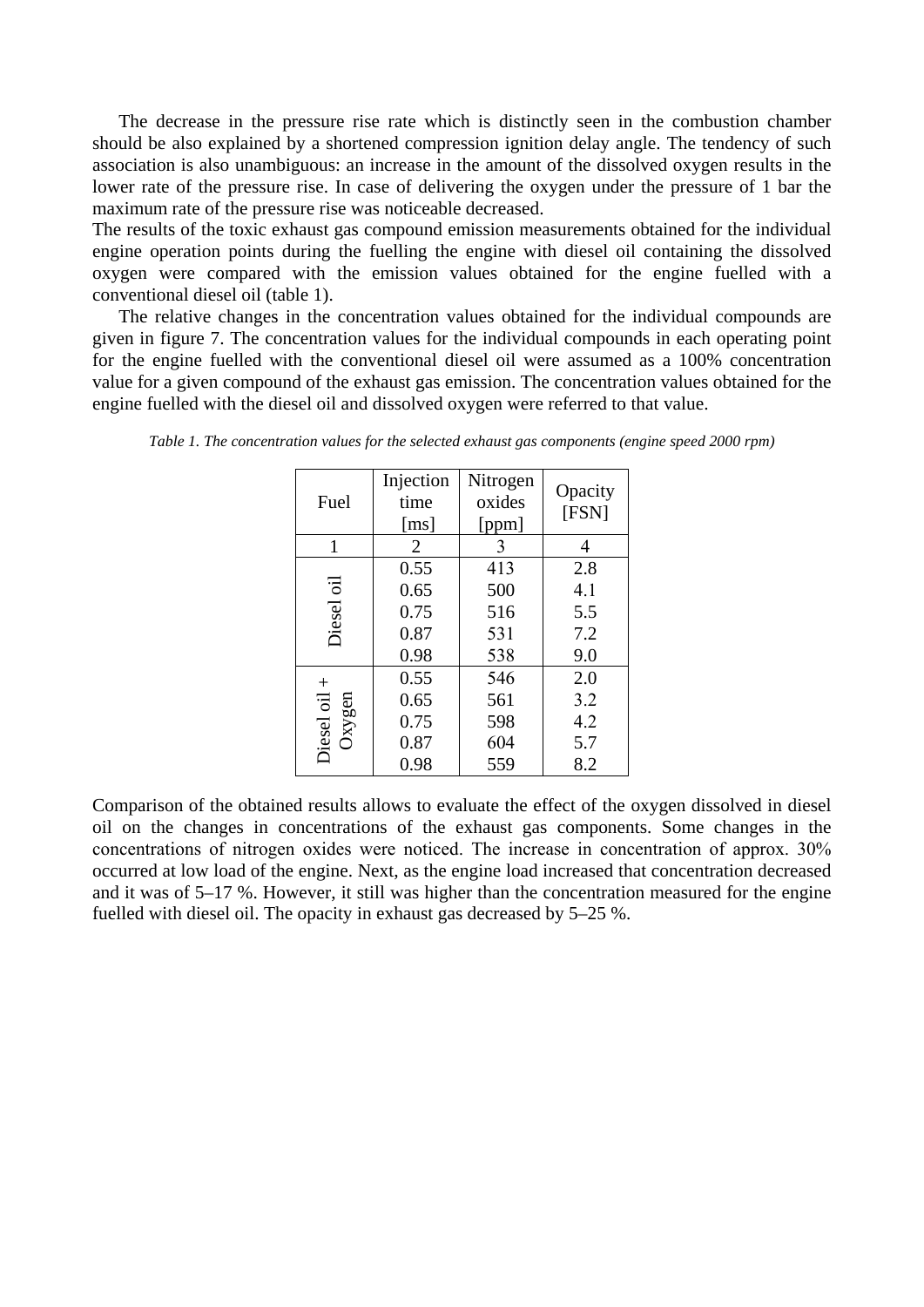

*Fig. 7. Comparison of relative changes of the nitrogen oxides and opacity concentrations in exhaust gas*

#### **5. Conclusion**

The observed changes in concentrations of the individual compounds in exhaust gas from the engine fuelled with diesel oil with dissolved oxygen can be undoubtedly referred to the changes occurring in the combustion process. The increase in the concentration of nitrogen oxides can prove that there is an increase in the temperature value in the flame front area and it also affects (results in) the increase in the combustion chamber temperature. This can be confirmed by the results of torque measurements the values of which increased by 5–20 % for the individual engine operating points. The obtained results show the positive changes of mutual correlation between the nitrogen oxides emission and the exhaust gas opacity especially in range of high engine load. The authors have gathered a rich experience resulting from their previous examinations carried out with the use of air and exhaust gas dissolved in diesel oil [3, 4]. Linking the present results with the previous ones they dare to say that fuelling the engine with diesel oil with dissolved air and exhaust gas gives better effects in reducing the concentrations of the toxic compounds in exhaust gas from the compression-ignition engines. Comparison of these examination results shows that the effect of releasing the gas dissolved in diesel oil, but not the oxygen concentration in the gas being dissolved, is a main factor affecting the improvement of the combustion process.

### **References**

- [1] Merkisz, J., Kozak, W., Bajerlein, M., Markowski, J., *The Influence of Exhaust Gases Dissolved in Diesel Oil on Fuel Spray Particulary Parameters,* SAE 2007-01-0488, Session: Diesel Fuel Injection and Sprays, SAE World Congress & Exhibition, 16-19.04, Detroit, Michigan, USA 2007.
- [2] Kozak, W., Markowski, J., Bajerlein, M., *The application of gas dissolved In fuel with a view to improve the mechanizm of spraying*, Combustion Engines Nr 1/2005 (120).
- [3] Merkisz, J., Kozak, W., Bajerlein, M., Markowski, J., *The influence of exhaust gases dissolved in diesel oil on the parameters of CI engine's performance*, 31st FISITA World Automotive Congress JSAE, 22-27.10 Yokohama, Japonia 2006.